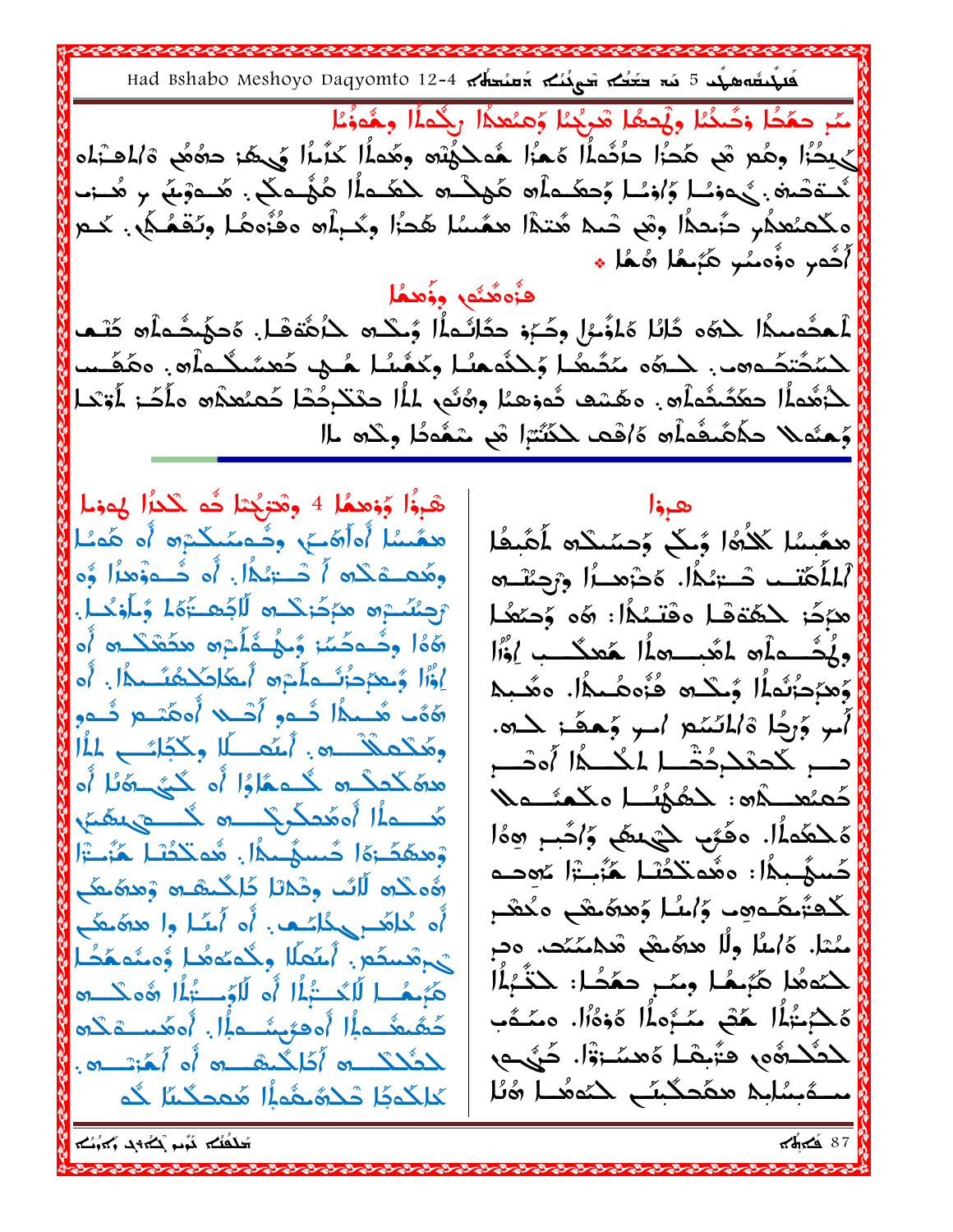Had Bshabo Meshoyo Daqyomto 12-4 ملحلة مَ مَعْبُدُ + Had Bshabo Meshoyo Daqyomto 12-4

عَمَعُنَا وَ حَنُعِيمًا مِتَعَزَّمَنَا أَه أَمِعَمَنَا. لْمَابِ شَعْفًا أَوْ عَوْضًا هَبُيْعًا وُو سُوَعَّهُا أ وً۔ هنُعدًا. وَدْهِ أَلَم أَكَى ثَكْلُهِ أَ لْمَتْمَلًا وَجِبَ بِمَعْنَانِ لِمَّاتٍ تَحْفَظُ أَنْ يَدْفُطْ هُرُهُا وُهِ شَهَهُمُ وُبِ هِنُعِيدًا. وَشَعَهُ أَ أَحْتَلَ وَۚ أَحُلَّ حَعَيْنُـلَّ وَوَجَعَلَـٰ. لَمَّابِ حَحَقُـلَّ أَه عَاهُدا هَبُـمُا وَه مُنْهَمَّكُا وًب هنُعَدًا!. وْدُهِ بِمُثَالَ وَبِ هَٰكُمُواْ وَبِ هِعَمَّا هُء أَكَّبِ. لَمَا وَ هَعَمُدَا أَو عَوَضًا هَبْسُمَا وَو مْتَمَعُطُ وُبِ هِنْعَنِيْهِ وَشَبْهِ يَسَارُوْنَ أَن لَهُودُا ذُكُلُّ أَو هُنْدُا وَشَمْئًا هَٰارْدًا هُدَا اللَّهُ لِمُعْمَلَ لَمَ يُرِ دُمْعَهُ أَوْ يُوهُمَا هَٰزُهُمَا وُو مْتَمَعَّطُ وُبِ مَنْعَدًا. وْشَرْهِ رَهُمْنَنَا أَتَبْنَا أَه حُتُلُه وً مُحْكُماً! وً حَقَّلًا. أَب تْعَمَدُا أَو حُومُا هَٰٓبُعُا وُو حُوجُكَا وَبَ هنعكال وْشْدَه مْحَبّْلْ مِّنْتْنَا وْحَكْكُتْمْ رَّةُوَيْكُلُّ ـ أَابِرٍ شَعْعُدًا أَوْ غَوْهُمْ كَرَّسُمْ أَوُو مِنْعِمْجُهَا وُبِ عِنْعِهِ وَإِنَّ وَجْهِدِهِ أَفِّيعَةً لَ كَاتْعَكْدًا مِرْهُبِيْتَ . لَمْ ي شَعْجُل أَه عَمْدًا هَٰزُهَا وُهِ مُعَهَّدًا وُبِ هِنْعَهُ!. وَحْدِهِ حَدَّمَعْكُما وَدْمُهُا مِكْسِمًا فَوتِهُهُا هَاتِهِكَى. لَمَاسٍ شَعْعُلَ أَو عَوْمًا هَبُنْهَا وُو مَنْمَهُمَا وُبِ مَنْعَـٰهَا. وْتَـٰهَ يَكْسًا كَـٰب بْفَكْــدًا وُبْ جَرُّهِ صَـدًا. لَمْ/مِ تَـمْعُــل أَهْ عَمْدًا هَٰٓبَـمُـَّـا وُه مُتَمَمَّدًا وُبِ هِنُعْـدًا. وْدُه هَٰاهُمِنُاْ مُِنَتَا هُمِيْكُمْ يَتَتَا وا حُـا لِمُعْبَ. لَمَا وَحَمَعُهُ أَو حَوَمُهَا هَزَيمًا وَو مَنْدَهَٰدَا وُ۔ هنُعَدًا. وْدُه مِدُّه شَكَّ خُـد َّتَّقَوُّا وَّتَ هَٰلِكُمَاً وَّتَ جَعَدًا. وَّا رَ

وَهِمَعْكُمْ الْمَحْدَّبِيَّبِ وَاهْبُنِّبِ : 11 كَمْحُمْطْ مُومُطْ هُرُمُطْ وَمَنْ حَمَّدُكْ وَعِنْعِدًا: وِصْهِ ٱلْمَت لِمَ يُفْلا هُتُدًا حَمَّتْنَجُلْ. لَمَا جَمَحْجُمَا جَمَحْهِ هَٰذِهِ ا وِسًرِ حَمَّحُل وَهِنُعِجَلًا: وِحْمِ حَتَّبًا وَٱجَا حَمَّنْنَا «ەَسِّى. لَمْ كَمْلَامْـا مُوھْـا هُبُمُا وسُبِ حمَّحُا وُهنُعِيدًا: وحْـهِ لَّكُمُ الْمُعَادِّدَةَ مِنْ الْمُتَكَبِّدَةَ مِنْ الْمَنْزَلِيِّيِّ مِنْ مَنْزَلِيِّيْنَ مِنْ مَنْز لَمْ الْمَحْمَدُ مَا مَرْبِعُهُ وَمَمْ حَمَّدُهُ أَوْهِنُعِدًا: وِدْهِ وِنَبِ ۞ نُـهِ وَأَوْ ذُكُـا هِمَّنْكِرًا وَهِكْلُوْ هِبْ هُهْمَا. لَمَّا كمكعُا مُوهُا هُزُبِهُا وسُرِ حِمْدًا إِوَّهِمُعِدًا: وِحْمَ هِمَنِّي حَتَّنَا أَفِ خُوَّهَا وهَكِنُواْ وَحِعَنَا. أَا ضَعِكْعًا عَوْصًا أَهْبَهُا مِنۡ حَمَّدٗا وَٰهنُعۡدُا: وَحۡـُـه هَجْلِ مِمَتْلَم وَحَكْكُم أَحْكَمَ كَبِ. لَمْ كمكعُا مُوهُا هُزَبِهُا وسُرِ حِمْدًا أَوْهِنُعِيدًا: وِصْهِ أُشْهاا مِعَعِنْيَــدِّا أَمْهَٰدَسَكُمْ لَحَبٍ. لَمَا ضَمْكُمُنَا صَمُسَا هَّ مِمَّا وَمِّن حَمَّصًا وَهِنْعِيْهَا: وَصْح مَّـزُه! هَكَــمَدْ فُوقِـهُنَـا حُـفَبِ. أَا كَعِنْدْهَا عَوْهُا هَٰزَبِهُا وَعَبْ حَعَّدًا وَعِنْعِيمًا: وِصْحِ لِمَحْسُرَةِ لِلْكَفُّے لِمَا وَحْزُهِ صَــٰهُا. لَمْ صَـهَـٰكَـٰفَـا عَمَٰدًا هَٰبُـِهَـٰا وسُمِ حَمَّصًا وَعِنْعِيمًا: وِصْحِ نُوُّوصًا وِمَثَلَا هُتَبِ كُبِ مَثْلًا وِلَا هُاتَبٍ. لَمَا كَمْحُمْداً مُوْسَدًا هَبُبِهُمَا وَسَمَّ حَمَّدُهَا

تلناهم بالخطر بابه تلفله

 $\mathbf{K}$ g $\mathbf{K}$ g $\mathbf{A}$  88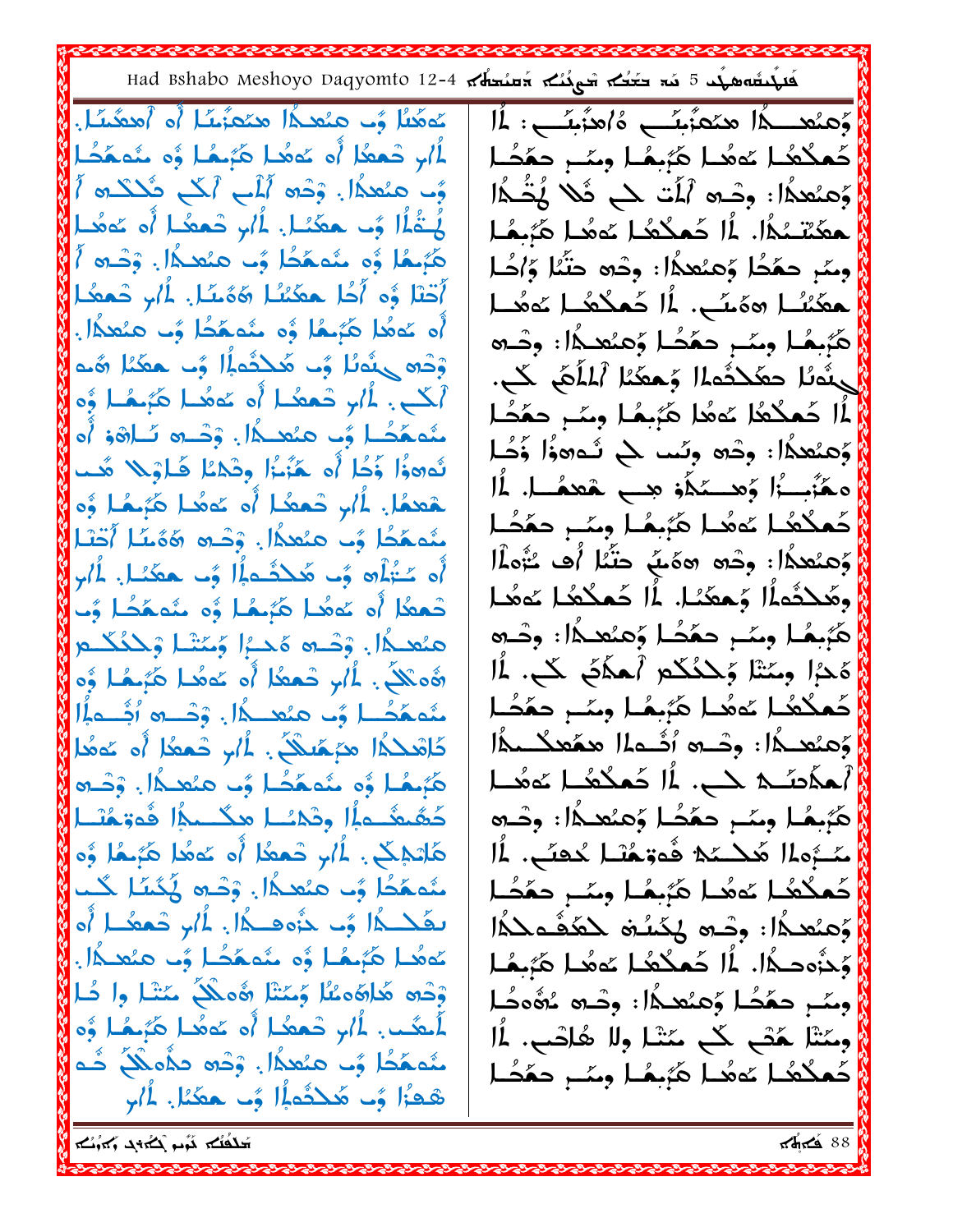Had Bshabo Meshoyo Daqyomto 12-4 ملحلة مَ مَعْبُدُ + Had Bshabo Meshoyo Daqyomto 12-4

تْعَمَدُا أَنْ يُؤْمَلُ تَكْتِيمًا وَنَ يَتَفَعَّطُ وَب هنُعدِّمَا. وْحْمَ حْدْ مْكْمَرْ وْهِ هُـماًا كَلَّب هُرُهِكُمْ أَو مِحَمْلُهُ لَكُمْ مُحَاطَّهُنَيْنِ . لْمَابِ تَعْمَدُا أَهْ عَوْضًا هَبُنُمَا وُه بِنُوجَكُمْ وً عنُعداً. وْحْـه هَــْمْ شُـه فَيْ† أُه كَلّْسُمَّ شَبَّ وُّوسُلُ وا ضُلَّ هُنْكُمْ. لِمُلْيَمْ تْعَمَدُا أَه عَمَٰدًا هَبُنَغُنَا وُهِ مُتَمَعَّطُ وُب هنُعدًا. وْشْهَ أَ تَقْلَ هَٰٓتِمُدًا مِحَمَّت هنُعدُا. وْشْهَ أَبْ شْعِبًا جَرْحِدًا وَسَتْنَا مَنْتَوْلًا وَمَا هَنُعْلَمُ الصَّحْرَةُ وَكَلْمُحَكِّي. لِمَاتِي تَعْمَدُا أَ90 عَامُدا هَزَيْمًا وُ90 بِنَفْخَطَ وُهب هنعدهُا. وَجْده أَبِّ شَدِمًا هَزْيِمِهَا هِمُرْوُّا حُب هُ حَنُدُاْ الرُّجِلُّا. لَأَبِ حُمْحُا أَه عَمَٰدًا هَٰٓبُـمُّا وَّه مُتَمَمِّظُ وَّب هَـُعَدًّا . وْدُواْ كَهْدْ وَا هَٰلَاتْ اهْبَتْسَا تَاسْتِكْ حَدُّه هَدَوْلَ. لَمَا مِ شَعْمَدَ أَوْ عَدْمَا هَزَيْهَا وُّه مُتَمَعُّطُ وًب هنُعَجَّاً. وَقَبْهِ أَقْبُلاً أَه هُٰذَا وَحْـَـٰٓئِكَٰا وِهَٰلِيَـٰعِ حَكَـٰهِحَـٰٓمِـمَكَٰا ﴾ لَمٰ اب تْعَمَّدُا أَه عُمَّدا هُبُـمُـا وُه مُنْهَمَّتُـا وُب هنُعدَٰدًا. وْحْرَه هَٰلَيْعَ هُنَّهُ هُدَه هَدَوُا أَه مُهْمَدْامْ أَحْمَرُه مُدْ وَا كَمِيتُوا . لْمَابِ شَعْعُا أَهْ عَاهُدَ هَٰٓبُهُمَا وَهُ مُتَمَهُّدًا وًب عنْعدَهُ!. وْحْرَه أَه تَعَطْبًا أَه يُحْمَطْ مْرِكْتُهِ خَصَّمْهِ أَلْ خُبِّ مِنْعِلَمِيْهِ وُهِ هَمَّىبِ أَو أَدْ: أَارِ دْهَمْا أَو مُومًا هَٰبُـمُــا وُه مُهَمَّدُ اوُّب هِنُعِــدًا. وَدْهِ هِمَّزْ وَلَكَ مِنْ أَهْلَ أَهْلَ مَكْسَمَلُوهِ أَرْدِهِ } وَمُعَكِّرُهِ لَكُمْ كَاهُدُوهُ أَوْ لَكُمْ وَمُؤَلِّمِيهِمْ.  $\mathcal{Y}^{\prime}$ 

أَوَّعَنُعْكَمَا: وِتَّــهِ صَفَّفَ لَكَــعٍ حَقَقَــ;ُا ومَحْدُدُا وَحِعَنُا. أَا دَحْكَمُا عَوْمًا هَّزْمِهْ) ومِّ حَمَّدُا وَهِنْعِيْدًا: وشَع لْلْعَمَٰزِيْتِ وِهَٰدَاْ كَتَبَا جَزَٰا عَذَٰا لَّكُنَّ فُنُوهَى. لَمْ كَعِنْكُمْ عَوْهُا هَبُبِعُا مِنْبِ حَمَّحًا وَهنُعَـدًا: وَشَــْهَ مَّــبِهْ خَدِهَـ: وَصِيْهِ دِخْوِمِ مَيْهِ وَلَا هُدَلَهِ. لَمْ كمكعُا مُعمُّا هُزَبِهُا مِمَّحِ حَمَّدُا وَعِنْعَدًا: وِدْهِ تَغْلَ هَزَتِمُدًا أَهِدَكَتِب هنُعدًا. أَا حَمْكُعُا عَوْمًا هَٰئِهَا وِسًرِ حَمَّحُــــــــا وَهنُعْــــــــــــــــــــون مَكَـــــزماً ا حَبْجِجًا وِمَتْلَا مُتَبَلًّا وَعِنْعَجًا ٱلْمَوَسَكَمَ لكي. لَمْ الْمَحْكُمُ الْمَعُمَّا هَٰزُمِهَا وَسَٰٓءٍ حَمَّجًا وَهِنُعِدًا: وِحْـهِ كَــرِـاًا هَرَّمِـمَـدًا أَلْمَسْكُوْذُاْ دِهَْتُشْتُدَا الْمُؤْسِنِيْرِاْ. لَمَا كَعَكْفُ عَاهُدَ هَٰزَبِعُدَ مِنْدِ حَعَجُدَ وَهنُعبدًا: وضَــه فُكّتبــهُ/ُا وهُلَلتْبار هَبْتِهَا عَجْجِم جَبِ هَجَزًا. لَمْ جَمْحُكَا عَاهُما هَٰٓبِمُا ومَـَّـ حَمَّصًا وَهنُعِـدًا: وحْده رجُلا هُــزُا وحْــٰزْنُـدًا وتَـٰائِـُـبَــمِ حكَمحُــوممكُل لَه كَمكْمُـــل حَومُـــل هَّبُهُا ومِّ حَمَّدًا وَهِنْعِـدًا: وصْح هُــم هُــَىٰ هِـــ هَـدَٰ: هَ/هَـبـم كَمْــه لحْيْبِيْهَا وِكَفِتُوْلَ. لَمَا كَمِكْتُدا عَوْصًا أَهْبَعُه وسُم حَمَّدُ أَوْهِنُعِيدًا: وَحْدِهِ وَّوهُا وَخُوهِهَا هِنَهِ مَثَوْمَا أَحْمَنُهِمْ وَْمِسْبَبْـٰا. أَا كَعِنْـٰطَا عَاهُـا هَٰبُعُـا

حَدُوْمَة مِرْحَمَدَ مِنْ حَنْفَهُمْ

 $\mathbf{K}$ g $\mathbf{K}$ g $\mathbf{S}$ 9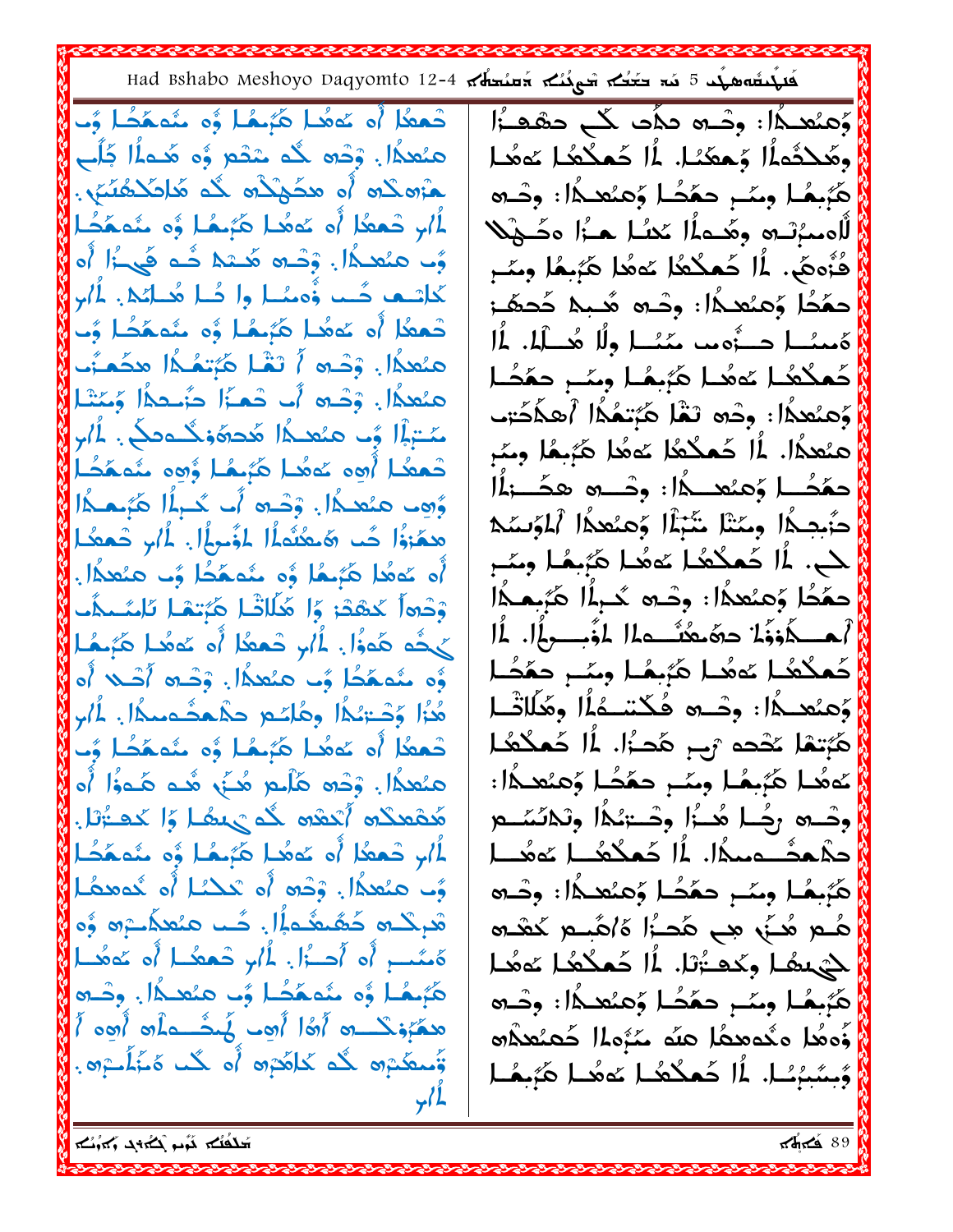Had Bshabo Meshoyo Daqyomto 12-4 xh تَسْتَعْلَمَ بَسْتَ مَنْ 5 مِلْكُمُ بِهِ Had Bshabo Meshoyo Daqyomto 12-4

تْعَمَدُا أَوْ غَوْضًا هُرُجُمًا وُو مُتَوَجِّدًا وُب هنُعدُاً. وْحْمَدُ أَه لَمْ إِلَى أَوْهِ شَمْوَا لَكُثَيْرَاً | هُبْعِدًا عِهْدِ رَأْتُ هُكْمَعَ أُوحِرًا ضُلًّا لْحَصَّىًا هُنْدَمٍ هُزْسًا أَه أَهَٰلَىٰ كَب هُهُدًا وُه تَذِيَّنُا وَا شَقْعَنَا وَشَبَّ ەَهُدَّىٰٓا وَا قُبْعَقْبُوْمِ وَهُهُدُوْۤالِمَـٰ . أُو<br>فُه هُنَّبُومِ أَوْ فُتْ هِعَّنَبُو هُوَّوَّىـٰ . أَه ثُم فِيبُعُل وًب تُعْتَمَلِّئُومِ هَٰذَا حَقَيْهَا وَّهِ وَّعِيدًا أَو هَا فَاسْتِهِ هَدِكُهْكَيْ. هُعَمَّكُمْ أَنْ كَكَتَبْسَ كُلُّهُ هَٰوَهُمَا وَهُدَ مَعْشَرُوبِ. لَاعْلَا وْهِنِّيْخُوهِ أَو وِدًّا هِنِّيِخُب دَّجَكُمُلًا وِتَسْأَ تَمُّدَرَا مَجْمَعَكُمْ كُنْد مُعْصَفُهُ أَو كُلُّوهِ يَحْذَى وَاسْتَوْصًا أَو وَسَوْرَةَا أَنْ لَكُمْ هَمَعُا وَهُمْ عَعَمْتُوْمِ أَنْ كُــد هُدَدِهُنُــا وُب وَّثُــداً زُورٍ أَو وُهِ ا كَاكُنْتُومْ أَوْ وُوَ فُومَنْتَوْوْ أَوْ كُبُنُهُا ا هُمُّا هُحثُّلاَكُمْ لِلْغُلْعَٰبِ \*

مماها أَهدًا ﴾ هُنئا ﴾ اللهُ احهُندُواُ وحَكْدًا وَمِنَا بِمُكَسَبِ لَكَمَنُعَكُمْ. وَجَهْدُمُنَا آهنَا .<br>بەرەۋە باشىمىگىر: ەَجَھُەھُبا ھَزْجِھُبا بِمَكْتِ جَانُدَمُن، وَحَكْمُنَا هَدِيَا تَعَدُّدَا تُدعِمْبُن وَحُدِمٍ هُبْتِهْا جَعَمْتْنَا تَرْهَدْوَمِ لَّابِعُنُنِ. 5كَمْ قُومُنْا نْحَيُّدُو ݣُمُكُومُنِ ەُنىڭك خۇەمئىر تېر م انوره المص هُزئـًا لَمُدُهُا وُحكَّى هُء وُكَـــوُّهِ وُحَــّـرٍ فُمكْتُم خُلُوْا خُعَكُمِّا هُيُّدُوْا هُمَّتَ.

وسًا حَمَّصًا وَهنُعِلْهَا: وِصْلَا هَــُزَة كَلاُهُ الْمُحْمَلُهُ وَتُسطَوهب لَحَكْفَتِهِ سُنِفُواْ وَحْكِسِ. وَٰلَا جَمِكْجُمَا جَوِيمَا هَّبُهُما وَسَّرِ حَمَّحُما وَهِنْعِيمَا: وَحْــِهِ لِمَالِكِ الْمُسْمَرِهِ وَأَسْتَخَذَبِهِ الْمُؤْمِنِ الْمُسَلَّمَا ٱلملهَّـزه. دهُـعُـا حُكْسُب هْنُــو هُزَـُـا لَكُثَىٰ حَبٍّ تَحِيُّوا هُلا وِحْقِقِها وَحِبٍّ وَّسكَسِ وِّكَ; كَلِ. هُڪمَّسُرِ هڪَـمُكَـمُـرِ رَّةُوا لِكَبِ. ةَجْتَمِيعًا لَمْ إِنَّقَاعِلُوا هِبَ هَدَهْا وِوْْمِيمُا مِعْتِوِمُلًا هَمْرُتِ كَبِ. ة/ههْ لِم هَكْتُتْئِبِ كَهُمْعُما وِهِبِ تتئبئس وأاكب وهلاء وهاكب رِكْـــتُمُّاْ وَحَرَّبِـــتُومُّ): حَسَّوهُنَـــا أَهْكَعُدِهُنَـــا ومُتَوْسَـــا هَوَمِمْهُــــرَّةَا. هَكْكُمُعُما وِهِي مُعْبَسُرِ هَكْعُمْصُلًا وِذُهُماُرٖ وَدُاهُورٖ وَوِذُومُبِ هَٰٓبُها ۞ حجزا همَّبسُا مَمْلًا وهِي أَكُل هِ دَهْلاً هَ مُحَمَّلًا: هَ وَحَدْهُوهُمُا وَعَمَدَ الْمُعَامَّةِ مَمَّا أَلْمَلَّمْسِـدَّمْبٍ. أَيْسَـدْ مُنْسَنِّفٍ هَٰتَـكْـسِــرَة لحَقَّبْهُما هُلًا وِهَّرْحَبُ هَزْهُمِ حَدَّهُلًا عَمْدا وَهنُعِدَارٍ مَحْمَدٍّا مَثْداً. مَاؤُهن للْكَثُ*ّداْ الْمَلْ*هُوَذُه*اْ وَهُ*مَقَ*ّئِس هَبْ*تَصْل ةَأْلَبِسَ لَكَنَّتَبَا هِ هَذَا تَقْتَلَ وَحَقْحَهِ كَمِلًا هُدَّ:ُر. هُ/هُبــع آلَـُـع، هِــ مُعَّبِئُـر هُــَ:  $\sqrt{\mathcal{N}}$ 

تحنابهم برءش سهه تنفلخ

مروانهم 60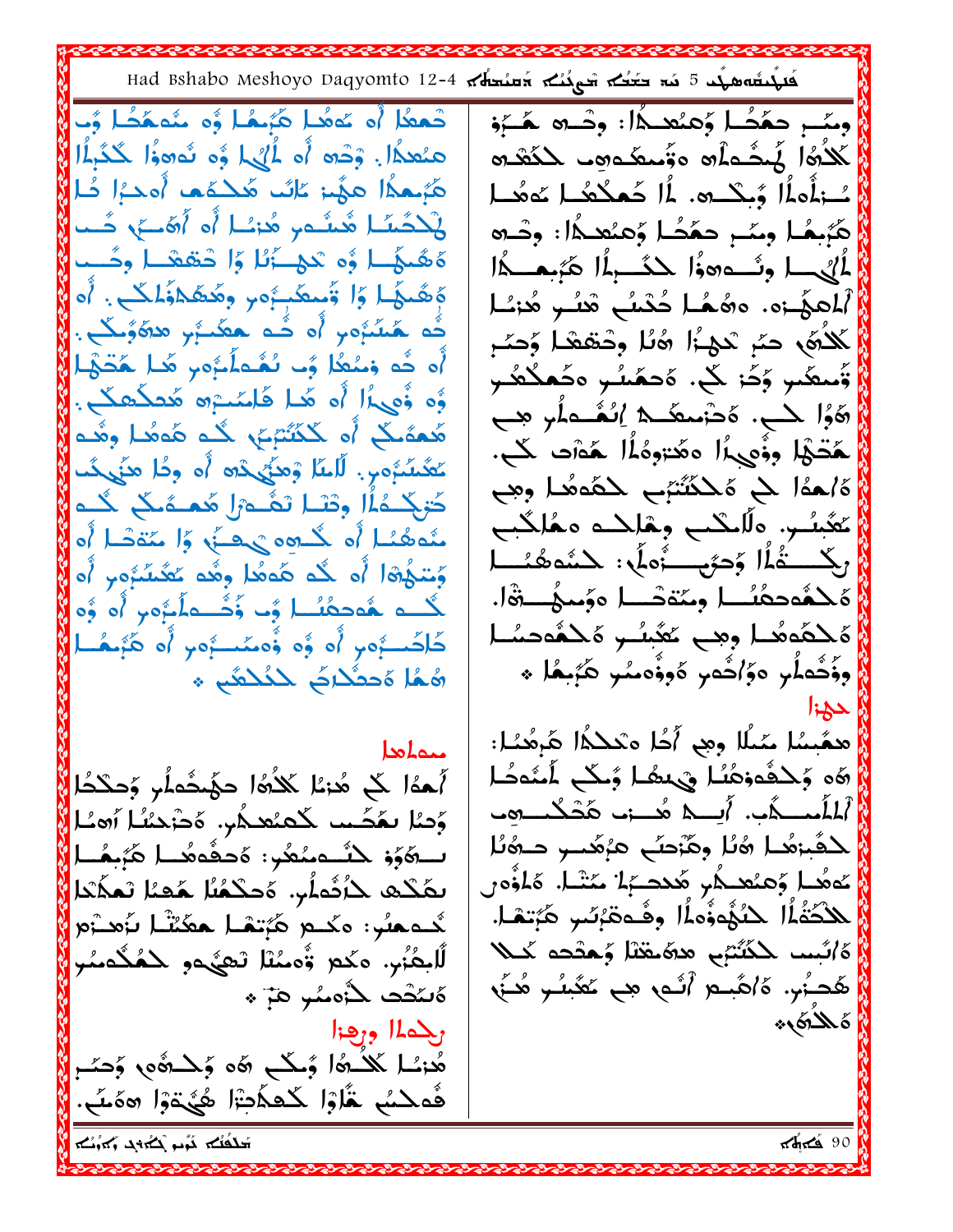Had Bshabo Meshoyo Daqyomto 12-4 مَلْمَتْكُمْ مَسْتَلْمُكُمْ 4-12 Had Bshabo Meshoyo Daqyomto وَحَمْكُمُّا هِتَوْهَا مَعْمَلِيْهِا. أَصَّا وِضَرِ لَّا أَمْـــدًا لَكَـــ وتَــــ30 هُيُـــتَوْا هُنُــــتْزَا بَكَّبِ أُهكُرٍ: هَجُرْا وِلَّا هِهْا أَجُلَّا حَبَكَ إِلَّا وَلِمَحْبِجُفَا هَٰٓبِعِجَا مِعَمَدٌ حَلَّٰہِ شَدَٰلٍ. هَدْيَ بِبُ حِنَّيْهَا وُْمِنْنُنَا وَٰهَنُعَدًا وُبِكُر ﴾ُ فَوَمِنُا هَٰٓبَـِهُا وِنُـقَعَـ هِج ﴾ُحُا ونُـقَـت هب حـزُا هلًا مْمْكَمَـْت هِبِ مُعَمُّضًـا همَّحُسِـدًا. ةَبْرَهِ رَحْـمِ تَشَا هَزَتْمُـدًا ُ وَهِكْتُلًا. ولَّا قَدِهُوْنُو هِي هَوْتَا وَجِحَتَـٰٓءٍا : وْالْمَنَّدِبِ لِكَمَحْبُرِ هَٰذِهِ مَتْأَ. هِمَّسُـل مِمّ كَلُّهُا مْحِلُّووْا حُمْكُمُا هِتُوْهَا: الْمَدُهُ الْجَبْكِ: هَما \* مِمَّرٍ هُزِمًا هَدَّبَ ۖ دَهِكُمَّا حَعَقْوَا: أَجَا اعزه مده وردزا أَهِدَّەبِيدًا. كَهْكَيْدُدَا هَبْهِدًا ةَجَزَا دَوْدَسُا هَٰٓبَـمُـا سَبِ كَلَّـدُّا هَٰٓزَبُّرَا: كَعِدَّمَـــدًا وأُوهَّــا هذَكَـــدًا ولَّا وكلة عْلَا \* ِ هُد*ا*ؤَوْتُسْـبِدُّا ۖ و*منّ*ــــرِ تَنُنُـــا أُبِـدُــــِـةِ : هْبِوًّا وَرُهِّزًا 4 وقتنُكِمَا هُمَ كَكْرًا فُمَوْمًا هبوذا أَعْكَا وِكُوْدَاوُنَا أُوهِشَىنَا أُو وَّغَنَا كَرِ حَكَاوُا مَبْرِلًا هَـعتَبِسُا هُوِئِيسًا هُه هَهُا وِصُلَّا هُدَّزَهَا وِهُدَهُدَوْا شَمْعُوصُنَا وهُداأرمِيسُدُاا وهِي هُدُرًا: حَمُّوَحِسًا وَّكًا هَٰدَاَهكُوكِي شُهُبِشُواً بُورِ أَكْتُوا وَّحَا أَهلَكَ لَمُحَدَّم لَا كُلُّهَ أَحَلَّ أَهُا لَكُمَمُعَمَّلًا أَه حَصَّسًا أَدْتَوَسُلَا وْشَدَّه هَكْمَعُمْـا حَمَّىسُـا مَتَنِهْـا وَصْــَـة أَخَبأَا هَبُعِجًا هَبهَوْجُدِ دَافَتِكُمَه لحدُّ بأَل هَرُبِهِ جَلَّ أَبِ وَذَٰلَ حَمَّوَظُهَا محكَّت للمُحترِدُتُ مأجَرٍ. أَعْمَد الله ِ هَكَكَــْنَا وَهَزَجَٰزُنُـملُـرٍ صَرِ هَٰنَـُـكَــدَ ـكـِي ومُعدَكِكِكُمْ حُسْسُمًا وَمِنْ الْأَوْمَوْهُمَا الْمُسَارَ كَسْتُبِ حَدْثُلَ عَمْدَا هِـلًا يُّوْصًا كُلُوُا وذَهْـُـل هَٰـكْـُـل لْمُـْدَال تَحاوُل وُسعةِـبِنُـملُل. [ هِنَّاا مَمْزَةُ أَا مَيُّى الرَّحْمِينَى مَا أَنْ شَعِرْهُ ا نُووذًا وَحِمْعِكُمْ وَمِ وَشَمْئًا لَّائِكَ لَّاحُدُوا وَهنُعِيمُ وَحَايَكَ لَأَيْحُدُهُ! هَتَعِيمَ حَبِ رە<br>ئۇمگ<mark>ەنگ ئەزى</mark>ئى*غا ۋىلقەلمۇمې*. «*كا* دْمِعكُمُ إِنْغُدَاٰبِ. ۞ وحُـ هَـ هَــُبْشَـا وَا هَتَسْلِمَّتِهَا هَرَبِيِّبَ خَعَةَ وَحَمَّا هَّتِسْا حِكُوْهِ حِعَجَةِجُدًا كَلَّةُ ُجَاءًا: أَكْتُوتُكُمُ أَو حُبْضَعَنُتُ وَمِن أَنْكَفِقِنَا أَو أَنْ 0كَعكَــزلَمَا وُحكَـــو كَعْعَقَـــا 6ْالْمَوْدُاُا أَمْلَوْٰٓ هُٰٓا۟ أَن أَ هَٰٓاتُمۡكُمْ وَجُدِّنَٰٓ هُـٰءَٰقَٰتَہٖ وَّب ةَ/تَعْمُلُا ٱلْمَعْسُم بِهِـ لِمَاهُـا وَسَهَّـبِـدُا. مَدَّكَ اللَّهُ أَنْ رَهُدَّبِ وَأَوْدَى هَزَّاتَهُ وَب هَوَهُ مُسْتَذَا هَزْبِ أَلا وَهُكُمْ هَا مَحْدُوماً مِعَنْتُماً. أَو أَتَّدِهِ مَحْكَمِهِ أَ هَكُنُنُـبِدُا: هَــُــفَ فَلا قَتَبْ مُهَمَّـل كَهَتَوَّا وُلِّلْوَجًا أُوسَّوَهُا دًا هُرَجِعَت أَو دًا وُكْلُبٍ مِشْبِبٍ مُعْكَشَبٍ مُتِسَبُّقِي تْتَحَمِّيْتُ أَنْ ذُاِهِمُجِنَّبَ شُمْنُهِكُمْ وَمِنْ تلناهم بالخطر بمهذ تطفلخ  $\mathcal{R}$ g $\mathcal{R}$  91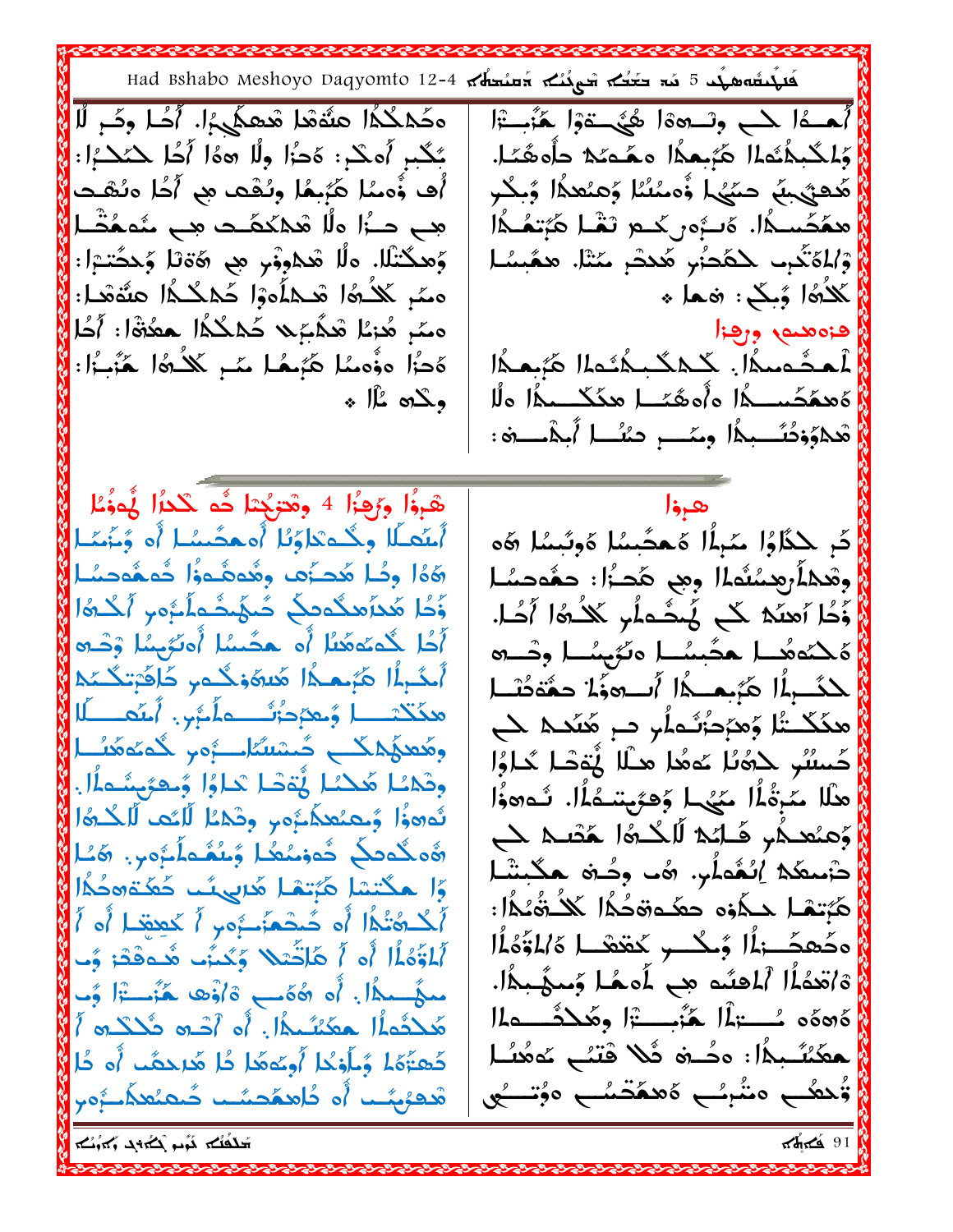Had Bshabo Meshoyo Daqyomto 12-4 xh تَسْتَعْمَ بَسْتَ بَعْدُ بَسْتَ مَعْهُمْ بَسْتَ بِهِ بَسْتَ بِهِ بَسْتِهِ أَعِيْمَ مَسْمًا. لَمْصِيُمًا هُوَ جُلًا أَو اهُهُ ا كَعِنْهِـــدُبِ هِمَّكَـبِــدُّا. لَمِحتَنُــدُّا . وْمِمّْتُ مَكْسًا مِعْرِمُسْلِكُمْرٍ. أَوْ أَصْلَا هِ وَقَدْ الْمَوْسَرَا سَكْسَا هِجَرَجْتَهِ خَد عَمْدًا وُحِمُعِكُمْوُمْ، ذَا كُدْمَهُمًا لْكُنْ وَشَرْهَ حَمَاهُمْ وَعَنْعَكُمْ وَكُنَّفَيْتُ ِ كَتَتَعُكَّلَــَىٰ أَو خَعَزِكَـنَـٰا مِنَعْنِعَـنَـٰا أَو لِمُتَعَدِّمًا وَحَكَّى هَعَمَفَ لِكَبِيِتِيَةً ۖ لَّه هُكُرُه وحُا هُيْهِ الْمُهُوصَيْبُوْمِ وا دُا مُدهَدهُ وَ أَحْدهُ ا وُسَعِرٍ أَ حِتَنفُهُ أَ ْ مْحَاهَدْشُلْ لْمَدْهَٰا ۚ فُسْعِ حَتَّنَعُا بَوْتِت وذْهَا هُبُها أَسَٰهَا وسَنَزْسًا جَا جُرِكُمْ صرِ مُمُزَّمِّبٍ. صرِ كَكْدُهِمْ لِمَنْدَوَّا مْمُوَّا. أَه تَبْتَقَا أَه قَثْتُها مَرَّتَبُّلَ لِكُنَّمَ هَكْخُوهُمَا تَقْدَا هِأَاوَّٰٰٰٓٓٓاْ رِجَّتَكُمَّا وْمِدَٰہِدۡبِیَا اُو مِنۡعَہُنَا گُوجُوَتُنَا اُو هَٰٓزِیَا ۖ أُ وَوَحِتُكُمْ أَوْهَى وَيَكْرِيْهِمْ وَيَتَهَدْ لِكَتَوْهُمْ أَ هَٰبُنِّغَلَ. هَٰلَا وْحْمَدِ وَهُنِي أُوتَحَيْلِ هُدَارُوهَا أَو هُنُا هَٰنُـا مِهَّبِـمُـا. هُنُا وِجْـِهِ وَمَّبِ أَهَد: 50]. دعَ دي حيثًا وتَفْعَد هَمَد ىدًىْل كَلَاهُمْا هكْهَا هِهْا هُاهَٰ: وَٱسو قىملەم ئەن ئەمكىل ئىدۇرىگىمى ئى الْمُكَاهُ : الْأَصْلَى مُصَابِحَةٍ مِنْ حَصَفَهُمْ الْمَحَرَةُ هُوصِبًا هُو هَوَوُل. هَـُمْ وهُسْعِيْدُو كُـو رَهَسِيمَ حَقَّوْصُيَا هِي هَجَزًا. وهُب هُزِيُل دَرْهِ وَهُدِدًا دَرْهِ ﴾حدُّل وهُـتبعكـه وْالْمَلْكُمِنْ هُدْمًا اس وَهْشًا هَاسوِحِ حَدًّا هُد هدُمُاءِهِ وُه مَعْزَا. أو هشكله أو <mark>ورگھ جون مگھ شون، گھنگ او گر</mark>و هدَٰزَدُالِکُ لَاهُلُکُ ﴾ اُ حنْکُرِدُدُوْ ﴾ لَكْتُكُوهُمْ حَثْكُرْخُخُصُومٍ. وَدْرَهِ الْمُ هَقْعْبَ أَهْ يَسْدُلُ هُلْمُنْكُلُ مُسْتَخْرِينَ أَهْمَكْسُلَا هَضَا أَلَيْمٍ هُمْتُعَبَّدُه صَارِ منعكَتِهِ فَيَعْمَلُا حَثَمَكَمْ فَيَحْمَدُ لحَفْلا كَفَقْفَبِ لَلْأَهِ ءَاهَد: وَهُنَه مُكْفِكْ» أُوْمْزِكْلِهِ . وَهُلْكُلْ أُوَجُوهُمْ عُمِّصًا وَحَصَّمٍ هُٰٓزَسًا لَمَا تَوْمٍ مِنْسَمَٓا وهْعِكْلُهِ أُوهُٰزِيُل لِمُرْثُو هُدِءُمِيَّىنَا أَشْرُو . ثــه. هُنّـه عُمُدا ولًا ههُ! هرُهُــهوب هَٰلَٰلًا أُهۡمَٰطًا وِكُمُو هُفۡـُع هُنۡـُـُهٖ أَه صَّالَمِ ﴾ أُوصُكُو إِسْتَرَبَّا بِمُضَوِّكُ وَ أُو أَثُدهاً ω: أُهـلُا دُـكمْؤُن إمسَّرْنُا وِوُهْدا ى كَمَا خَوْمَنْهُو هُنْسٌ وَهُنُا أَو تَعَاوُا وُو لك ه. أَه وُهجَّى مِن قَتْلِهِ. هُنَّت أَخْوَجَے وَجْـو أَو زُوسُـا هَبْـمُـا خُـا كَبِكَاوُهِ وَلِللَّهُ وَحْدِهِ وُمِنُا هَٰٓبِهَا هْدَانِسَتْ أَوْ قُلْ نُسَجْ هُدِهِ تَحْكَيْلُ تَحَكْتُلُ أأمد ونُشَبِهِ هِبِ وَوَهْكِ تَدْتُ ثَلَا: وهُدْبَ أَ شَــهَ وَدُلَمْـرْهِ كَكَــرَهِ هِهَ تَعشَــلَ. وبُعفَلا شُووْحُمُّا حلا هوَمَعْنَا. وَهُ رَّهُ لَاءًا أَو عَوْهُا هَٰٓبُـهُا وْحُرُّهُ خُـا هُـمَـٰٓبِوَّب عَاهُدا هَبُبِهُما وحْـه شَعَذُوفٌب قُسْعْدا أَ وَٰمِعْا كَكُنَّ ثَنْهَا تَبْتَقَا وَلِكُنَّهِ ثَالَ حبلا تَعمُّا أَهْلًا وَحَدِّوَى هُـْهَا. هُكُـم. أَو هُممُــرَم أَتَــره أَو فَيَــزًا

تلناهم بالخطر بابه تلفله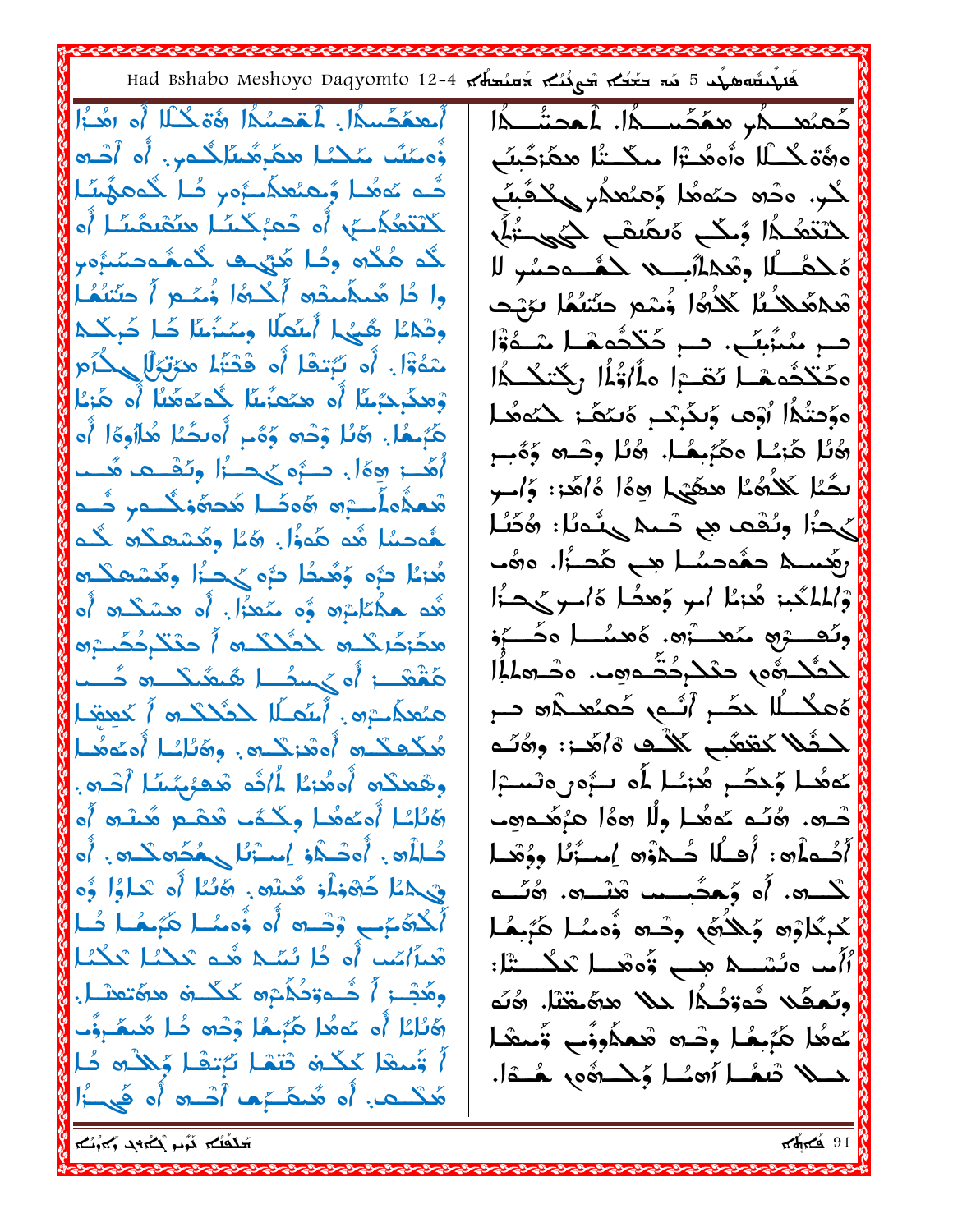Had Bshabo Meshoyo Daqyomto 12-4 ملحظة محنف شحيحة من 5 مله الله بين تعليم المسلم بين المسلم المسلم ال

هَبْـمَا أَه أُوهُـا هنئهئْنا وُه لَلاَهُـبَـبِ. هَهُمْ وَهُرِيْدُ هُــَــّ أَهُدَرْهِ هَٰـَـٰتُمْ شُـه هُزُوْلَ أَوْأَخْرَهِ أَبْلُم كُسْئَرْجَالَ أَو كُنفُوهَا وَٱتْتَلَا كَلِكُمْ كَتَدًا وُحَلَّمْحُدُمِيكَا أَنْ أَحْمَ كَحْزِ أُوكِكْعُبُلْ. أُو أَكُنْ هُعِكْدُ مْخْصَرْ أَه مَنْسِكِ أَهْ يَ اللَّهُ هُدَدُكِكَمَا أَهْ أَحْسِهِ فُــزَم، كَجِخُــةُ وَمَحْتِمْــا فِ أَو مَحْصَــم لَكْمَمْتَكُمْرُو هُوَيْعُمُيْمُونَ أُوهُدِلُوهُ وَ هُو أَحِدُّدًا وِلَٰا حُدًٰائِے (و حُعْنَىٰ) أُوحُڪُمْ) كَلْكُلُو كَلْقُـرْا وَحُـلُكْرُهُ وَلَمْرُو . أَو حُـب ئُمُّےلَّےْ / مِنْ مِنْ مِنْ اللّٰہِ لَٰہٖ کَے اُسَّے وْحِسَٰحَٰٓءَا أَو أَهْتَحَٰٓءَا لَكُمْ عَوْمًا هُرَبِّهُا وُو مِنْدِهَجُا أُومِهَكُمِي أَحِكْتَا أُو مَخْلَاجُا وُو وْمِيدًا وْهِيْجْ مِعْدِهِ وِلْا تَسْعَدْلِ أُهِ كَبْ يُ هِمَّا وُحِنُووُا هِمَا لِكُعِمْ هِ ۚ أَو لَٰاهُ نِمَـٰهِ أَحكتهن شُم سُمَعَاهُ الْهُنَى الْهُمِسُنَا كَالْحَــْ يُوَكِّسُــرُومٍ أَسَّـا وِهَــوَكِّدَه أَو مدەً حكشى أُحُمر أُه حُسُمُه أُجْمِر. مَدوَّسًا أَدُّمِرٍ أَه شَالْحُرْهُمأْجُومٍ أَسْمَلًا وِهُجَيَّسَا أومحكمسًا للمعنداً ومن وذلائها لِلْكُلِّمُمْ وَاعْوَهُمْ هُوَاجُسًا هُتَدَاْلِ. هُوَوَّسًا وثَمَلَكُمُ أَحْدُهُ الْمُؤْمَرُ الْمُؤْمَنُ وَهُدَا الْمُؤْمَرُ الْمُؤْمِنُونَ للصُّــــــــــــ وُحوُّىٰٓ وَأَــــــــوُم وحدَّثَـــــــــهُ! أَن أَبَّـــــ كَالْحُمَّــــــرُّەر فَي ــــزُا حَدْمَكَـــــــور وهَٰاصَٰٓكَهُكُلُو هَٰذَا أَءْ۞ وُوَصَّعُا هُـزُووُا وْهِمْهِعَذِهَا أَمْ يُهْتَمِنَ أَلْمَدْ مَاهُ مَنْ مِنْهِمْ مَاهِمْ لِحْصَّا هُتِمَّا لِحَيْضًا لِحَمَٰبٍ وُوضُعُمَّا وُبِ مأَ بِمِكْمِيْنِ فِي بِمَكْرِكْ بِمَوْسَلَمْ مِنْ أَمِيلَةٍ مِنْ أَمِنْ مِنْ أَمِنْ هُهُمَكُم ۚ كُبُّ رُومُ أَخُومٍ كُنَّهُ أَءُلُوًّا وَٓا

وهْدْهَـٰئِ ۖ شَـْرُهُ فَيَـٰٓزَٰا هَٰٓئِـِهَٰٓ أَوۡهَٰٓدَا ۖ ھىئىھنىل كُلادە قىلى. ھە كىھى هِم مُحْسَبُهُ: كَلاُ هُا هُنسُم هَّنُو ُامِهِ. ودْو أَلْمَا حِيَّ زِلْمَ وَهُوَ حُفْدًا وَرَضْنَا كَمْلَا ۚ حَلْفُ أَحْدُهِ مِجْلًا: هَدْهِ ۚ خُضَرَ لُعْلَاهُا اهْلَا: وَدْهِ لَحْشَرِ وَّبِلًا هَيْقُعْبُدًا هَاجَمِيهُ الْمُفْوَجُنُسُوا الْمَرْجَمِينَ وَالْمُؤْمِنَ لْحُهْثًا هِي حُتْهَا. هُمْهُبِم كَيْخُبَا وُبِكْتُهِ هِمْ يُعْبِيْسُهِ: هُتَصِعْبِ لَحْدُهُ كَهِعُصُــا ولًا فَجُـــز هـْــــرَّة هُجَكَــــرَّة ەقىدەھُل بىلا ئېش خانگىۋەلەن. أَهْجِلِنُعْجِمْهِ لا هُمْعْدِهِ. وكَمِلا أَسْكَبِ وَاحِثَمِـــهِ ولَّا مُحَّـــزه «هَه لِمُحَمَّد ال هَزْبِهُما وَسَمَّ حَمَّدُما. وَهُمَكْمَ بِ مِكْمَةً مِهْلِمَاتِهِ وَوَّى الْمَرْهَةُ وَهُمَا مَنْ مَسْتَمَرَّمَ مِنْ الْمَسْتَمَرَّمَ مِنْ الْم وِلا وَّمِعْداً. هَجَيْ هَمَّا وِئُدَوُّا هُــْرَا لِحَدُّهِ وَلَمْا شَحْدُمُكُمْ حَكْمَةُهِ. حَدَّهُ أَعْمَدًا هُــَىٰ لَّا الْمَكَــــاً، كَـــلا كَتَّرَــــو أىكىب ۆاەۋىسىم ەھىشىسىم ئىسىر حَفَّدْكَّالِعُلُّـــداُرٍ. ٥ݣــــدْوْحِ كُـــــر ەكَلگەۋەلُر ئې ھُيمَّب ەَھكىسَّب كْعَنْعَدُم لْمُكْبِدُّابْتِهْ غَوْقِدْ وَهِي شَيْدً هَٰتِدًا. ٥هُ٥وۡٮَى وُ}بِدَٰٮَٮ ۞هُوَا هَٰٓ;ـُ;ا وهِم لَكُـهُا هَٰٓ;َسُٰٓ;ا. هِ تَعَـهُۢلاَ رَكِـعُـــرِ وْاسْرَهْ بِكُمْ أَمْكِبْكُرْهْ كَكْتَمَاءْ) وَ لحدْهم ولمُحرَّىدود هِي أَتَّبَت حُبِهُا |هُذُووُ| وهُـــهُــلا هوهُ| هَعجَـــرَٰـــ شـــه.

تلنابه بالمتلكم سأم تلفظة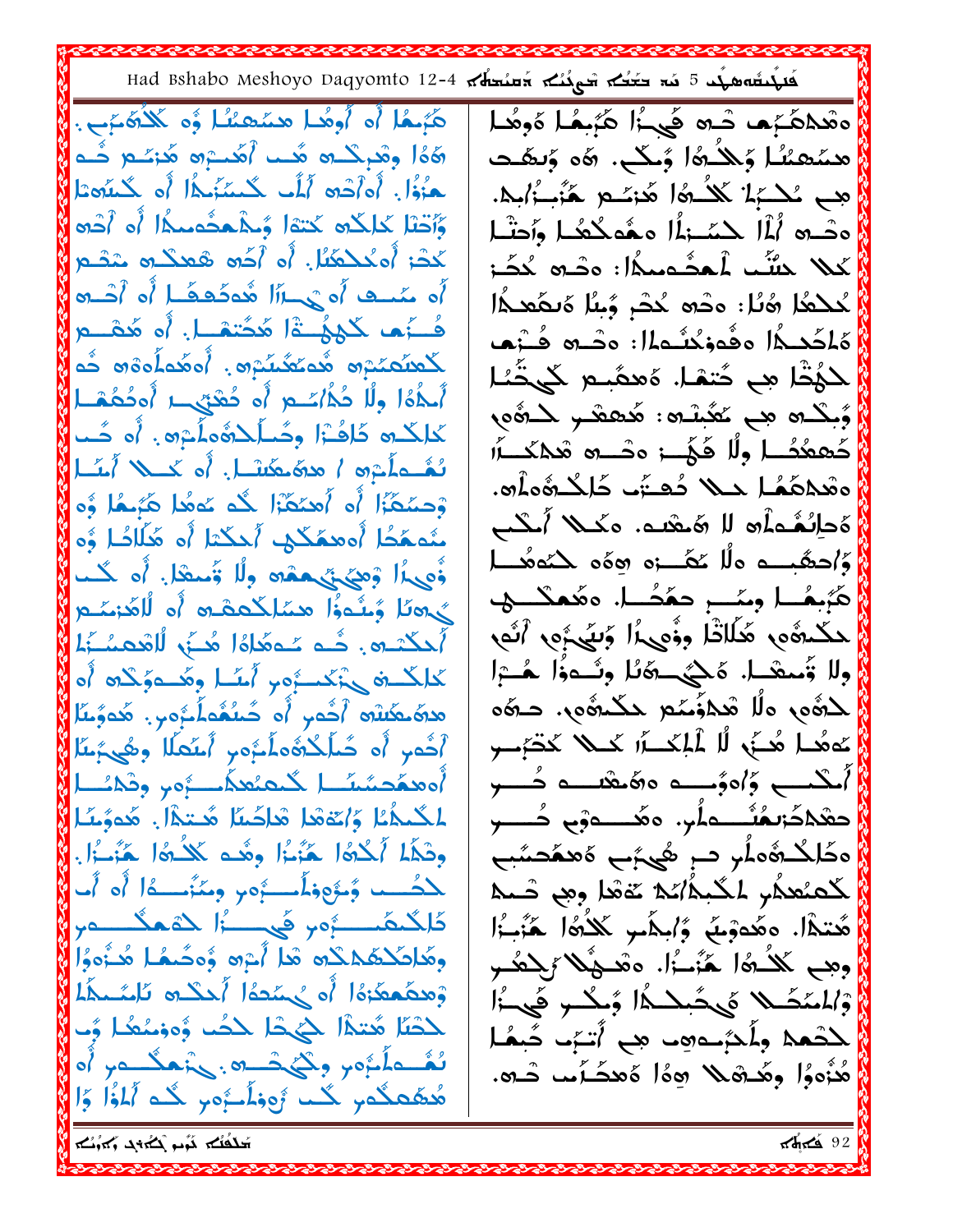Had Bshabo Meshoyo Daqyomto 12-4 xh تَسْتَعْمَ بَسْتَ بَعْدُ بَسْتَ مَعْهُمْ بَسْتَ بِهِ بَسْتَ بِهِ بَسْتِهِ وْْوِمْنْلْ. أُوْهُدَارُوْهُمْ دُوهُوْدِمْا وَكُلّْ وَا بشما لحصَّيه هُتمْ للحَالُه شَجْلًا دًا مُعطَّعةًا. دَاݣُه أُوعَمَط لِحَنْكُم أُ أَوْسِطَةُ إِنَّقْـِهِ إِلَى وَرْبِّءِهِ مِنْ هَائِيَـَـِهِ ِّكْتَ تَرْكَمُّا ضُعْجَمِيْنَــبَ أُوضُعَهُدِيَّــبَ أَو ة/هْڪد كَمْجْعُبِ لِّالْمُوْلُ وِوُُّومُنْسَلُ دُهَّدَوَّمَنُّدَمِ كَلِكْت هِدَّمَنَا وِلًا دُلِّ لَمِعْظ أَهْلُحكُمِـــوم حَقَّوْصِيُـــا وَّحُـــا هَلا وْحْيَحْمَنَا. ۚ قَدْفَيْ مِنَاحَْمِ ۚ وِحْد حُبَاءُوبِ هْدْهُدْ ـٰ لُه: ههُ الْمَهْنُـا ضُدْهْـب أَحَكَبُهِ وَالْمَاهَكُ وَلَا أَوْهَدُهُ وَلَا يَقْوَلُ وَلَا يَقْوَلُ وَلَا يَقْوَلُ َ تَـْتَكُلُّ شُرِبُ ۚ دَوُّتَـُىٰ ۚ هَمَّصَّبُ ۖ دَهُدَّوِبُ أُەمدېكىگىپ. ۋمدەّ زۇلا أَ هُتەەۋكاڭەر لك حُكلاً هُــدَوْنُهُمِ لَا مْدَوَّوْنُهَا لِكَيْضًا أَو وَتَمْثُلُكُ فَقَا ذَٰلِكُ وَالْوَاسُ وَحْــٰمَٰلًا. مَحْمَمْتَــٰ حَــٰـرِ وَحْكَــٰبِلُر كْلُهِــِـِّ مُسْــزەُنُا وُوَصَّـمُــا. أُومُعكــه المفتض ملقلاة مسترغ المسته هَرْسُـكَانَ حُلِكْــنَ حَنْكُـرْحُـثَــل أَمنًـل وحُــل وِلَمَّةِ هُوَوَّسُو كَدُلُّهَ وَلَمْنَهُنَّهُ هِم هُعَب حقْسَهُ مَعْشَدٌ ِ مَنْ كَلِگُ ه ثَلا أَوْهُـــهِ مأتفُــدًا هُمئمَتْــدًا. **َكَعَنْتُومِ وُهِدَهُ تَعْتُلُ**. هُـْـِكُوُفُ أَهَّتْتُـكُلُّلُهِ ەْلمۇسىم ھَزْسُىزى بىسلا جىْلارخْشْسىزە هُمفُمر هُبُكْتَا وِنُسُكَ أُه وَهُمَّ هُعَكَّ: أكسب وشمكهكب حثممتا حللا أَهْ يَسْمُلْ لَكُنْ كَعْصَلْ. هَا هُزْسًا قْبَلْ كَعُدٍ هؤَمَعْتُ!. وَتَمْلُحَتُنِي هَٰـٰٓتِكُ وَهُوَ ثَلَّكُلُّهِ أَ خَضِفَا وَمُحْهَجُهُ أُومُحَمَّدَ . هَزْهْمِــة: هَرُّوذًا وُعِــْــوُّهِ لَـْلَاهُحَــُــنِ. أَحْبَاءُورِ أَحْبَمِهُا وِهُمَعُهُوْلِ هَدَاسَ ەتسەۋەر ككەككىدا ۋىلىقىللىقىل لَّاكَتُنْـــْمِ الْمَدْهَـٰدُــا أَعْـَــا وِوَهُـنفَــب كُـــد ة/بِهِ هُزئا هِي شَلا مُعَقَبِ أَهليَ هُومِنْدَا حَمَّدُا الْمَكْمَا لَّهُ وَكَمَّدَّوْمِ ەلمەكمىس. ەگرلمې ھۇبھەل لماھكىمى وقُعِيد هَقَنْدَا. وْجُدِهِ أَيَرْشُنْهَأْبُرُهِ وَجَدَأَ ة/بُسب للكُتُمُ الحَدَّمَةُ اللَّهُ أَسْكُنَبِ وَجَنَّزِهِ هَادَٰوْمًا أَو أَحْقَوَهُ وُوبِ دُاهُداً مِنْدًا. لَٰاهُمَّا هْنُـة كَـدْ<del>ؤْب</del>ـوْع!! وهُـدَـمُــا. ەَمْھَـْـب أَدُمِ حَقُلِلُهُ مِكْتَا تُبْتِقَا. أَ خَادَتُنَّى لمهكننُــر وهِــع ــمعَنُــا. وتَـــه وَّتَـــملُـر أَه أَستَتَانَّلَيْهِ او أَوَّحُنَّيْهِ أَو أَحصَّتَهِ أَه مَّدْزِهَٰا هَيْ الْمُمَاَّرِ هُدَوِّسْاً. تَعِيَّـٰه حُــر أَسلاً. أَسَّصَلَا وهُدهمَّسَكُم وهُدَسَا أَه صّْتَاهْ حِقّْتُمْ مِصْرَهَا. هَنْكُمْ كَاضّْتِ لَمَوَّىمًا ٱلْحُمْرِ ٱلْحُمُّا ٱُمَعَٰدُكِنَّے ۚ هَـا وَقُطُبُ وَكَعَدَقُورٍ مِنِّي. هـِ هُمَعِيَّبِ كَ ثُمْ مَ مُ مَسْتَمَامٍ مِنْ أَمْ مُعْظَمِ مِنْ مَمْ الْمَسْمَدِ لحَــرِ ـمُّــُصَــُــا مأَمَوَّبِـدًا. ـكــرِ لَكَــٰثَا ا لْكَفّْتُوْلِ. أُمْكَنْدَدْنُولُو مُمْكَنْدُوْمْشَيْرُەن طَاْبِنْسَهُ : مَامَنْعَ مِنْ بِهِ بِنْفُسْنَهُ أُهِكَنِـمًا شُمَّا حثَكْتِكُمْ لْمُلْكَتَبْ \* هِم كَعْزَا: هِلَّاخُورِ هُكْزُومْرِ هَرِّ م

تشابههم للإنكش بمقفى المتفقفة

 $\mathbf{K}$ آباد که $\mathbf{K}$